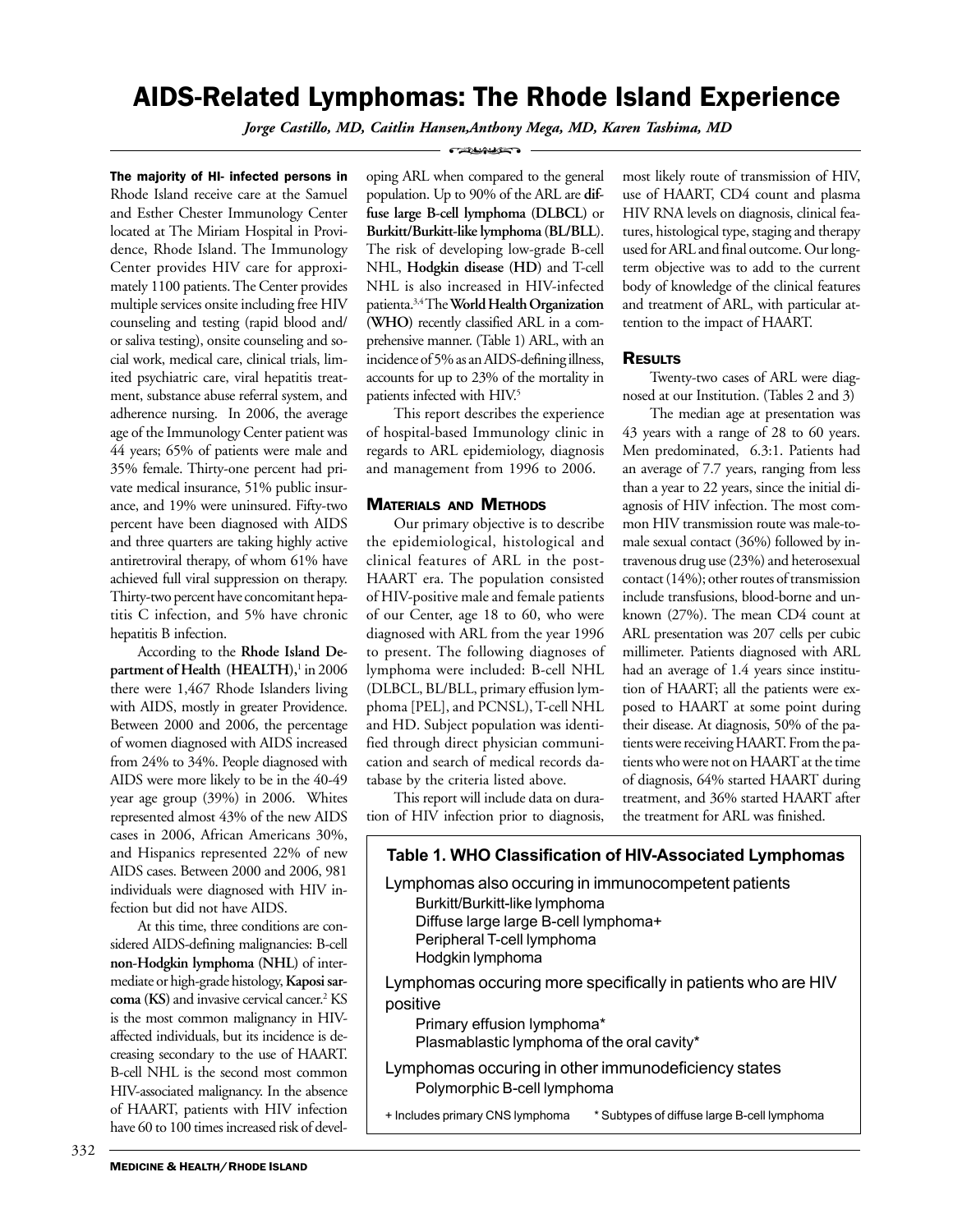| Table 2. General characteristics of the subject population                                                     |                                                 |
|----------------------------------------------------------------------------------------------------------------|-------------------------------------------------|
| Mean age in years (range)                                                                                      | 43 (28-60)                                      |
| Sex<br>Male<br>Female                                                                                          | 19 (96.4%)<br>3(13.6%)                          |
| Mean duration of HIV infection in years (range)                                                                |                                                 |
| Most likely route of HIV transmission<br>Male-to-male<br>IV drug use<br>Heterosexual<br>Others/Unknown         | $8(36.3\%)$<br>5(22.7%)<br>3(13.6%)<br>6(27.2%) |
| Mean CD4 count at presentation in cells/m $m3$ (n=21)<br>CD4 count for NHL (range)<br>CD4 count for HD (range) | 207<br>165 (4-518)<br>337 (12-1155)             |
| Mean duration of HAART in years (range)                                                                        | $1.4$ (<1-9)                                    |
| Institution of HAART<br>Prior to ARL diagnosis<br>During therapy for ARL<br>After finishing therapy for ARL    | $11(50\%)$<br>7(31.8%)<br>4 (18.2%)             |

## **Table 3. ARL-associated characteristics of the subject population**

| Lymphoma type<br><b>DLBCL</b><br><b>BL/BLL</b><br>NHL, NOS<br>TCL<br>HD | 10 (45.5%)<br>5(22.7%)<br>$1(4.5\%)$<br>1(4.5%)<br>5(22.7%) |
|-------------------------------------------------------------------------|-------------------------------------------------------------|
| ARL stage (n=10)<br>I and II<br>III and IV                              | $3(30\%)$<br>7 (70%)                                        |
| B symptoms<br>Yes                                                       | 14 (63.6%)                                                  |
| Lymphoma location<br>Extranodal<br>Nodal                                | 11 (50%)<br>11 (50%)                                        |
| Therapy<br>Chemotherapy<br>Radiation therapy<br>Multimodality           | 16 (72.7%)<br>$2(9.1\%)$<br>1(4.5%)                         |
| Outcome<br>Expired<br>Alive<br>Lost to follow-up                        | 6(27.3%)<br>11 (50%)<br>5(22.7%)                            |
| Survival (months)<br><b>DLBCL</b><br><b>BL/BLL</b><br>HD                | 46 (0-139)<br>42<br>24<br>57                                |

From the ARL standpoint, there were 15 cases of B-cell NHL; the most common histology was DLBCL (32%) followed by BL/BLL (23%); other histological types were also observed, such as PEL, PCNSL and unspecified NHL (18%). Tcell NHL was observed in one patient (5%) while HD was diagnosed in 5 patients (23%). More than 60% of the patients with ARL presented clinically with B symptoms (unexplained weight loss, fever or drenching night sweats) and 70% of them presented with Ann Arbor stages III or IV. As expected, 50% of the patients presented with extranodal disease affecting bone marrow, liver, CNS, stomach, jaw and nasal cavity.

Sixteen patients received chemotherapy, radiation therapy alone was used in 2 patients, one patient with PCNSL was treated with a multimodal approach (surgery followed by chemotherapy), and 3 patients had an unknown type of therapy. Patients diagnosed with NHL were treated with cytotoxic chemotherapy in 75% of the

cases; the most commonly used regimens were CHOP (cyclophosphamide, daunorubicin, vincristine and prednisone) and EPOCH (etoposide, daunorubicin, vincristine, cyclophosphamide and prednisone). Rituximab, an anti-CD20 monoclonal antibody, was used in 3 cases; two cases received rituximab along with CHOP and one patient received rituximab as a single agent. Patients diagnosed with HD were treated with ABVD (daunorubicin, bleomycin, vinblastine and dacarbazine) in 80% of the cases; the remainder case received radiotherapy alone. The only case of Tcell NHL was treated with radiotherapy alone.

At the time of this report, 6 patients had died, 5 patients were lost to follow-up, and the remaining 11 were still alive; from the latter group, 73% were in remission. The overall survival was 46 months and the median survival of the patients who died was 36 months. Patients with DLBCL and HL had longer survival time than patients with BL/BLL (57 months, 42 months, and 24 months, respectively).

### **DISCUSSION**

ARL has been reported to affect mainly young HIV-positive male individuals; in our series the median age of presentation was 43 years old and there was a clear male predominance. The route of HIV transmission does not seem to play an important role in the incidence of these malignancies, but we have a small case series. As mentioned, ARL is the second most common malignancy observed in HIV-positive individuals. Antiretroviral therapy has become very effective in decreasing infectious complications and has decreased the incidence of KS;<sup>6</sup> although HAART has also shown to decrease the incidence of ARL,<sup>7,8</sup> it has done so to a lesser degree, hence the relative increase in the incidence of this malignancy in HIV patients.<sup>6</sup> Furthermore, the incidence of some types of lymphoma, such as BL/BLL, has not been greatly affected by the use of HAART.9